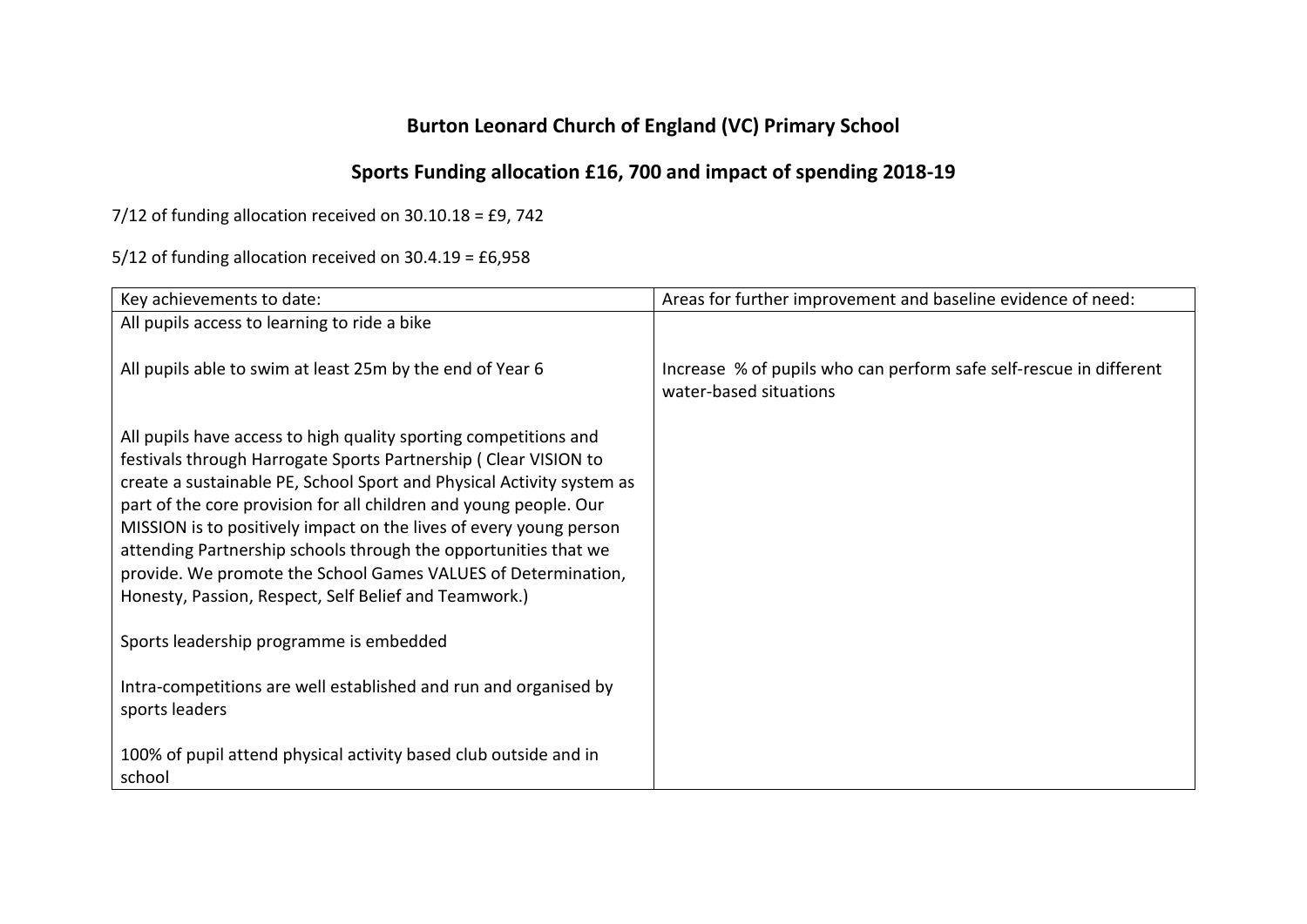| All staff confident in teaching high quality PE and sport                                                                                  | Further develop skills of new subject leader - attendance at subject |
|--------------------------------------------------------------------------------------------------------------------------------------------|----------------------------------------------------------------------|
|                                                                                                                                            | leader training, time to cascade to all staff and share new skills   |
| All TAs and MSAs confident in ensuring pupils access high quality                                                                          |                                                                      |
| physical activity at breaktimes and lunchtimes                                                                                             |                                                                      |
| Wide range of clubs on offer – football, running, karate, gymnastics,<br>boxing, rockitball, hockey, pupils run Dance Club, parachute club |                                                                      |

| Meeting national curriculum requirements for swimming and<br>water safety                                                                                                                                                            | Impact and ways forward                                                                                              |
|--------------------------------------------------------------------------------------------------------------------------------------------------------------------------------------------------------------------------------------|----------------------------------------------------------------------------------------------------------------------|
| What percentage of your Year 6 pupils could swim<br>competently, confidently and proficiently over a distance of at<br>least 25 metres when they left your primary school at the end<br>of last academic year?                       | 100%                                                                                                                 |
| What percentage of your Year 6 pupils could use a range<br>of strokes effectively [for example, front crawl,<br>backstroke and breaststroke] when they left your primary<br>school at the end of last academic year?                 | 100%                                                                                                                 |
| What percentage of your Year 6 pupils could perform safe<br>self-rescue in different water-based situations when they<br>left your primary school at the end of last academic year?                                                  | 78.57%<br>Weekly dialogue with swimming instructors re: pupil assessment to<br>further drive achievement in swimming |
| Schools can choose to use the Primary PE and Sport Premium<br>to provide additional provision for swimming but this must be<br>activity over and above the national curriculum<br>tor<br>requirements. Have you used it in this way? | No                                                                                                                   |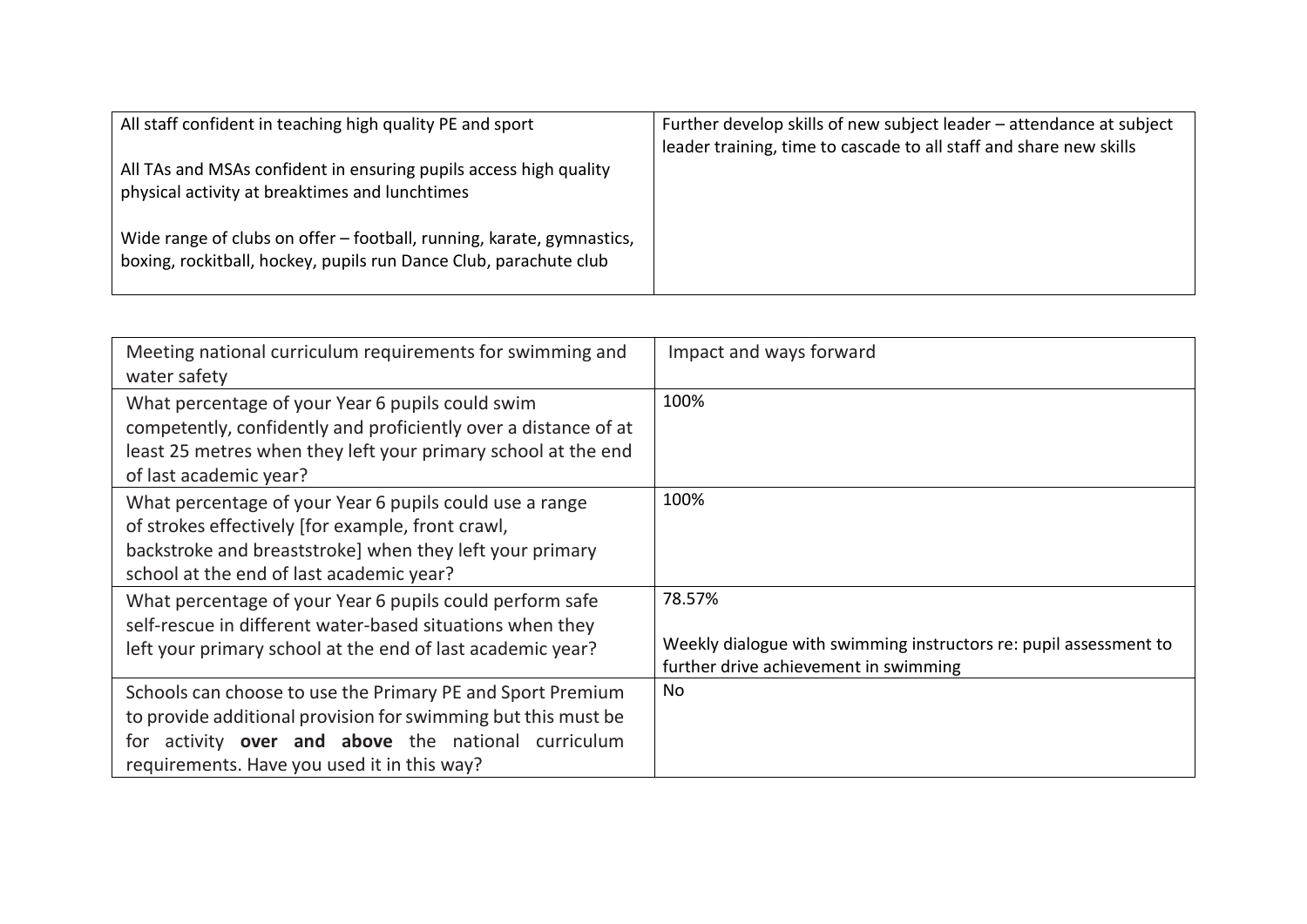| Intended annual spend against the 5 key indicators |                                                                    |                           |                                                                                                                                     |                              |
|----------------------------------------------------|--------------------------------------------------------------------|---------------------------|-------------------------------------------------------------------------------------------------------------------------------------|------------------------------|
| Key indicator 1:                                   |                                                                    |                           |                                                                                                                                     |                              |
|                                                    |                                                                    |                           | The engagement of all pupils in regular physical activity - Chief Medical Officer guidelines recommend that primary school children |                              |
|                                                    | undertake at least 30 minutes of physical activity a day in school |                           |                                                                                                                                     |                              |
| % of total allocation 25 %                         |                                                                    |                           |                                                                                                                                     |                              |
| School focus with clarity                          | Actions to achieve:                                                | Funding                   | Evidence and impact:                                                                                                                | Sustainability and           |
| on intended                                        |                                                                    | allocated:                |                                                                                                                                     | suggested                    |
| impact on pupils:                                  |                                                                    |                           |                                                                                                                                     | next steps:                  |
| Introduce Daily Mile to                            | Identify course for Daily                                          | No cost - time allocation | All pupils involved in 15                                                                                                           | Daily Mile firmly            |
| get all pupils undertaking                         | Mile                                                               |                           | minutes of additional                                                                                                               | embedded in school           |
| at least 15 minutes of                             |                                                                    |                           | activity per day                                                                                                                    | curriculum                   |
| additional activity per day                        |                                                                    |                           |                                                                                                                                     |                              |
|                                                    |                                                                    |                           |                                                                                                                                     |                              |
| Extra-curricular clubs and                         | BW conduct audit of pupil                                          | Subject leader time       | Dance Club set up on                                                                                                                | Dance Club continues to      |
| develop relationships                              | sporting activity in school                                        |                           | Wednesdays pupil led and                                                                                                            | thrive. Further build on     |
| with at least 6 local sports                       | and out                                                            |                           | well attended                                                                                                                       | pupil leadership skills ins  |
| clubs to encourage club                            |                                                                    |                           |                                                                                                                                     | school to lead other         |
| participation and                                  | Target less active pupils                                          |                           |                                                                                                                                     | physical activities at break |
| maintain Gold Award                                | by inviting them to                                                |                           |                                                                                                                                     | and lunchtime.               |
|                                                    | support Class 1 in physical                                        |                           |                                                                                                                                     |                              |
|                                                    | activity                                                           |                           |                                                                                                                                     |                              |
|                                                    |                                                                    | Subject leader time       | 100% of pupils access                                                                                                               |                              |
|                                                    | Pupil questionnaire re:                                            |                           | extra-curricular sport                                                                                                              |                              |
|                                                    | After School Club,                                                 |                           |                                                                                                                                     |                              |
|                                                    | <b>Breakfast Club and</b>                                          |                           |                                                                                                                                     |                              |
|                                                    | lunchtime physical activity                                        |                           |                                                                                                                                     |                              |
| All weather access to                              |                                                                    | £2,000                    |                                                                                                                                     |                              |
| physical equipment                                 | Purchase playground                                                |                           | All pupils able to access                                                                                                           |                              |
| outdoors through                                   | flooring                                                           |                           | exercise equipment all                                                                                                              |                              |
| specialist flooring                                |                                                                    |                           | year round                                                                                                                          |                              |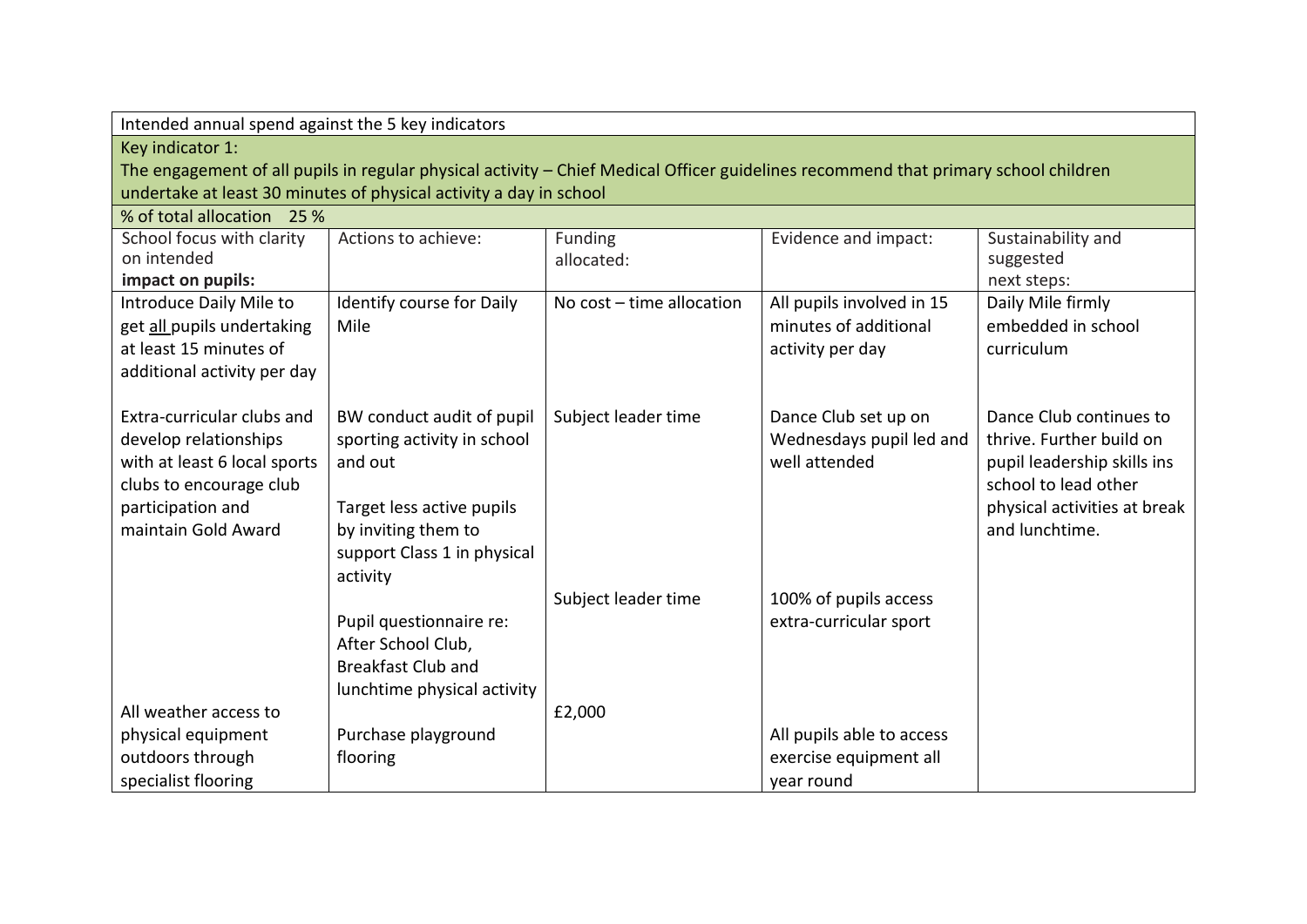| Better resources for<br>Buy resources based on<br>playtime use<br>pupil voice indicators<br>Playtime duty staff model<br>Staff use skills learnt in<br>and engage in physical<br>activity at playtimes<br><b>REAL PE training last</b><br>academic year<br>Staff use skills learnt in<br>hoola hooping and<br>skipping workshops | £500<br>£250          | Pupils engaged and<br>suitably challenged by<br>high quality resources<br>100% of pupils engaged in<br>physical activity at<br>breaktimes | Pupils to develop their<br>own rota of equipment<br>linked to skills being<br>taught in PE<br>Revisit skipping workshop<br>next academic year. |  |
|----------------------------------------------------------------------------------------------------------------------------------------------------------------------------------------------------------------------------------------------------------------------------------------------------------------------------------|-----------------------|-------------------------------------------------------------------------------------------------------------------------------------------|------------------------------------------------------------------------------------------------------------------------------------------------|--|
| Young Leaders engage                                                                                                                                                                                                                                                                                                             | £300                  |                                                                                                                                           | Pupils to continue to lead.                                                                                                                    |  |
| other peers in physical<br>Access to Young Leader<br>training with Evolution                                                                                                                                                                                                                                                     |                       | Pupils able to lead<br>physical activity at                                                                                               | <b>Organise Young Leaders</b><br>training for Year 5 2019-                                                                                     |  |
| activity<br><b>Fitness</b>                                                                                                                                                                                                                                                                                                       |                       | breaktimes                                                                                                                                | 20                                                                                                                                             |  |
| Dave Burns I want to ride                                                                                                                                                                                                                                                                                                        | £300                  |                                                                                                                                           |                                                                                                                                                |  |
| my bike to teach cycling<br><b>Book Dave Burns</b>                                                                                                                                                                                                                                                                               | £750                  |                                                                                                                                           | Big success! Continue                                                                                                                          |  |
| to all pupils as they come<br>Assess cycling skills                                                                                                                                                                                                                                                                              |                       | Pupils able to ride                                                                                                                       | working with Dave Burns                                                                                                                        |  |
| Cycling proficiency for<br>through school                                                                                                                                                                                                                                                                                        |                       | correctly and look after                                                                                                                  | in Autumn term to teach                                                                                                                        |  |
| Year <sub>6</sub>                                                                                                                                                                                                                                                                                                                |                       | their own bikes                                                                                                                           | any new to school cyclers.                                                                                                                     |  |
|                                                                                                                                                                                                                                                                                                                                  |                       |                                                                                                                                           | Summer term cycling<br>proficiency 2020                                                                                                        |  |
| Key indicator 2:                                                                                                                                                                                                                                                                                                                 |                       |                                                                                                                                           |                                                                                                                                                |  |
| The profile of PE and sport being raised across the school as a tool for whole school improvement                                                                                                                                                                                                                                |                       |                                                                                                                                           |                                                                                                                                                |  |
| % of total allocation 40 %                                                                                                                                                                                                                                                                                                       |                       |                                                                                                                                           |                                                                                                                                                |  |
| School focus with clarity<br>Actions to achieve:<br>on intended                                                                                                                                                                                                                                                                  | Funding<br>allocated: | Evidence and impact:                                                                                                                      | Sustainability and<br>suggested                                                                                                                |  |
| impact on pupils:                                                                                                                                                                                                                                                                                                                |                       |                                                                                                                                           |                                                                                                                                                |  |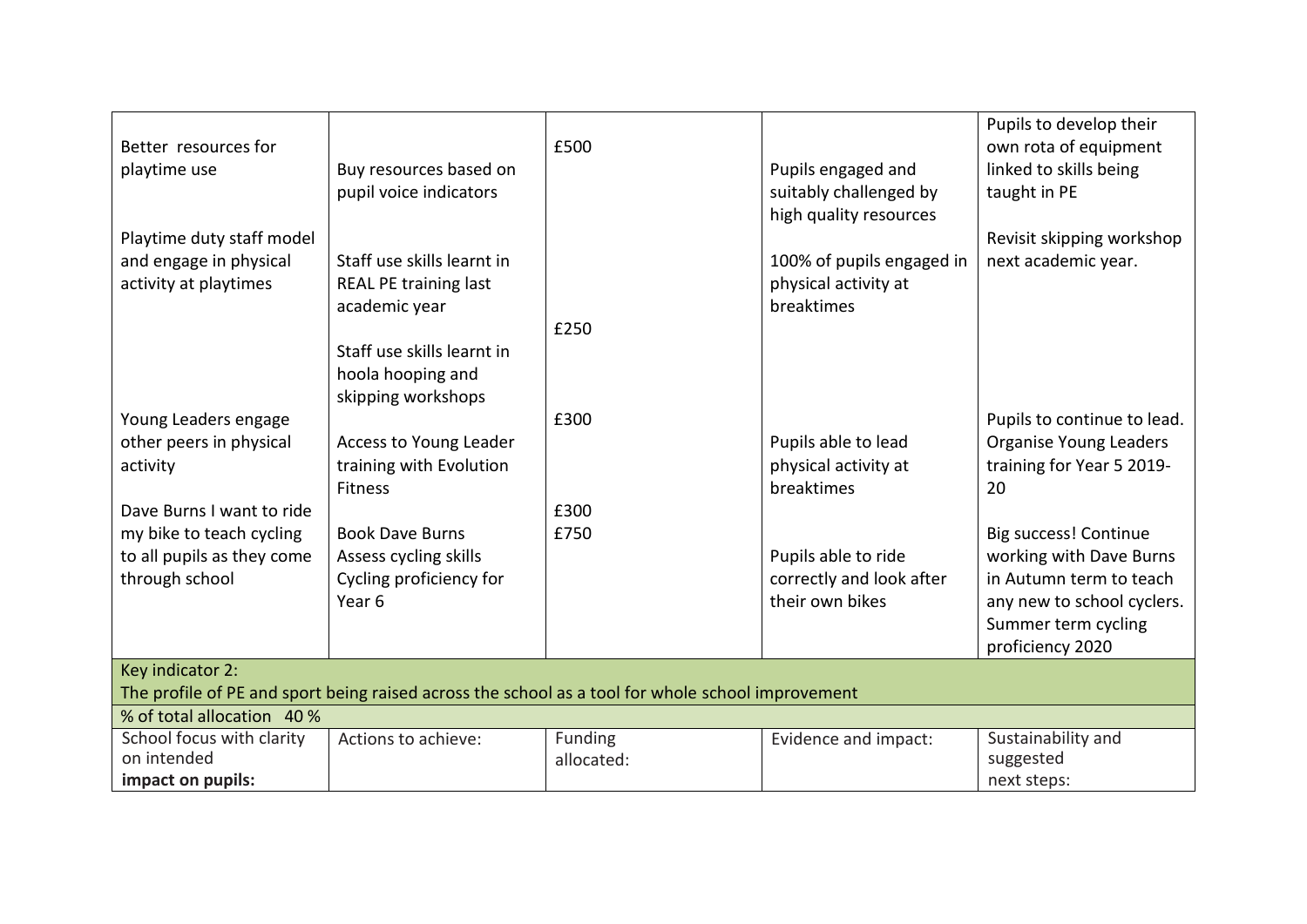| Celebration assembly        | Certificates and          |                           | All pupils will have         | Each class to keep a tight  |
|-----------------------------|---------------------------|---------------------------|------------------------------|-----------------------------|
| each week ensures the       | demonstrations to         |                           | received a certificate and   | check on this throughout    |
| whole school is aware of    | celebrate achievements    |                           | demonstrated at some         | the year to have biggest    |
| the importance of PE and    |                           |                           | point in the year            | impact.                     |
| sport in our school         | Match results shared      |                           |                              | Successes celebrated        |
|                             | verbally, on newsletters  |                           |                              | breeds culture of success   |
|                             | and on website            |                           |                              |                             |
|                             | Half termly intra -       |                           | Leadership skills            | Sustainability through      |
|                             | competitions organised    |                           | developed throughout         | pupil leadership training   |
|                             | by Sports Leaders         |                           | the year $-$ pupils given    |                             |
|                             |                           |                           | responsibility and           |                             |
|                             |                           |                           | ownership                    |                             |
| Noticeboard in hall and     | AT ensure kept up-to-date |                           | Pupils see physical activity | Noticeboard outside kept    |
| outside to raise profile of |                           |                           | on offer and choose          | up to date with latest club |
| PE for all parents and      |                           |                           | physical activity            | information                 |
| visitors                    |                           |                           |                              |                             |
|                             |                           |                           |                              |                             |
| Role models - local         | Ascertain which local     | <b>BASKETBALL WOW DAY</b> |                              | The best day of the year!   |
| sporting personalities so   | personalities the pupils  | with Mark Waters and      |                              | Inspirational. Look for     |
| pupils can identify with    | relate to and invite them | Paul Sturgess             |                              | other inspirational         |
| success and aspire to be a  | into school               | Former Harlem             |                              | sporting heroes as this     |
| local sporting hero         |                           | Globetrotter and World's  |                              | visit still continues to    |
|                             |                           | Tallest Basketball Player |                              | have impact in terms of     |
|                             |                           | £500                      |                              | dealing with challenges     |
|                             |                           |                           |                              | head-on and making the      |
|                             |                           |                           |                              | most of your life.          |
|                             |                           |                           |                              |                             |
|                             |                           |                           |                              |                             |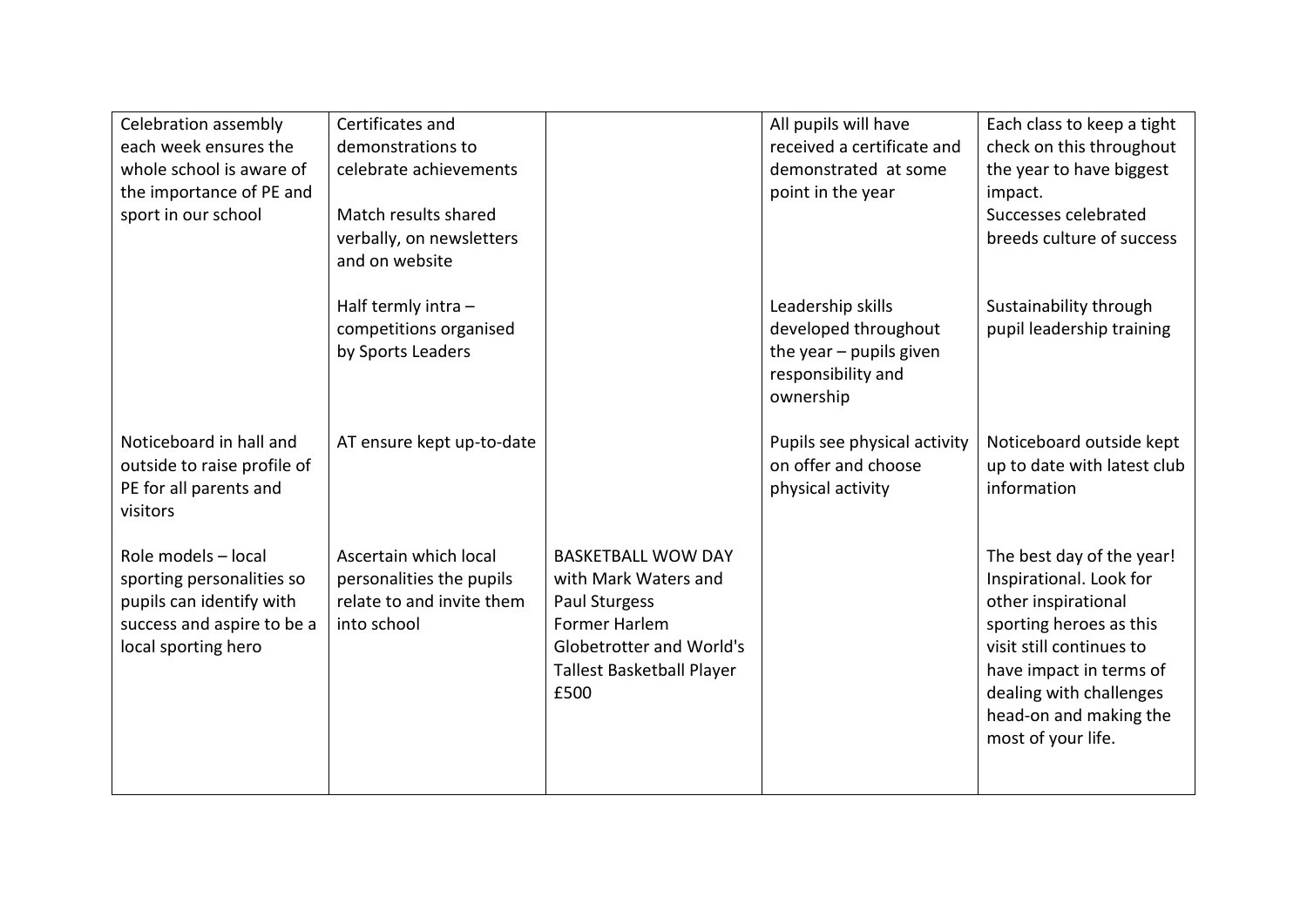| School Improvement Plan<br>Key priority $5$ – further<br>developing inquisitive,<br>self-motivated, resilient<br>learners - all pupils<br>engage in collaborative | Ascertain self assessment<br>strands for each area of<br>PE and sport            | <b>Evolution Fitness and PE</b><br>Subject Leader | Teachers can understand<br>what pupils are enjoying<br>or struggling with, and<br>identify specific pupil<br>needs          | Self assessment system<br>developed and in use.                                                          |
|-------------------------------------------------------------------------------------------------------------------------------------------------------------------|----------------------------------------------------------------------------------|---------------------------------------------------|-----------------------------------------------------------------------------------------------------------------------------|----------------------------------------------------------------------------------------------------------|
| learning and meta-<br>cognition and self-<br>regulation                                                                                                           |                                                                                  |                                                   | Pupils develop skills to<br>articulate own learning                                                                         |                                                                                                          |
|                                                                                                                                                                   |                                                                                  |                                                   | Pupils develop skills to<br>know what they can do to<br>improve                                                             |                                                                                                          |
|                                                                                                                                                                   |                                                                                  |                                                   | Pupils ownership for<br>learning increased<br>motivation                                                                    |                                                                                                          |
| Fresh approach to leading<br>PE                                                                                                                                   | Appointment of new<br>subject leader                                             | £4,333                                            | PE as subject driven in our<br>small school where<br>leaders are leaders of<br>many subjects $-$ specific<br>time allocated | Continued access to high<br>quality training as subject<br>leader. Health Wheel<br>training to continue. |
| Key indicator 3:                                                                                                                                                  | Increased confidence, knowledge and skills of all staff in teaching PE and sport |                                                   |                                                                                                                             |                                                                                                          |
| % of total allocation 20%                                                                                                                                         |                                                                                  |                                                   |                                                                                                                             |                                                                                                          |
| School focus with clarity<br>on intended                                                                                                                          | Actions to achieve:                                                              | Funding<br>allocated:                             | Evidence and impact:                                                                                                        | Sustainability and<br>suggested                                                                          |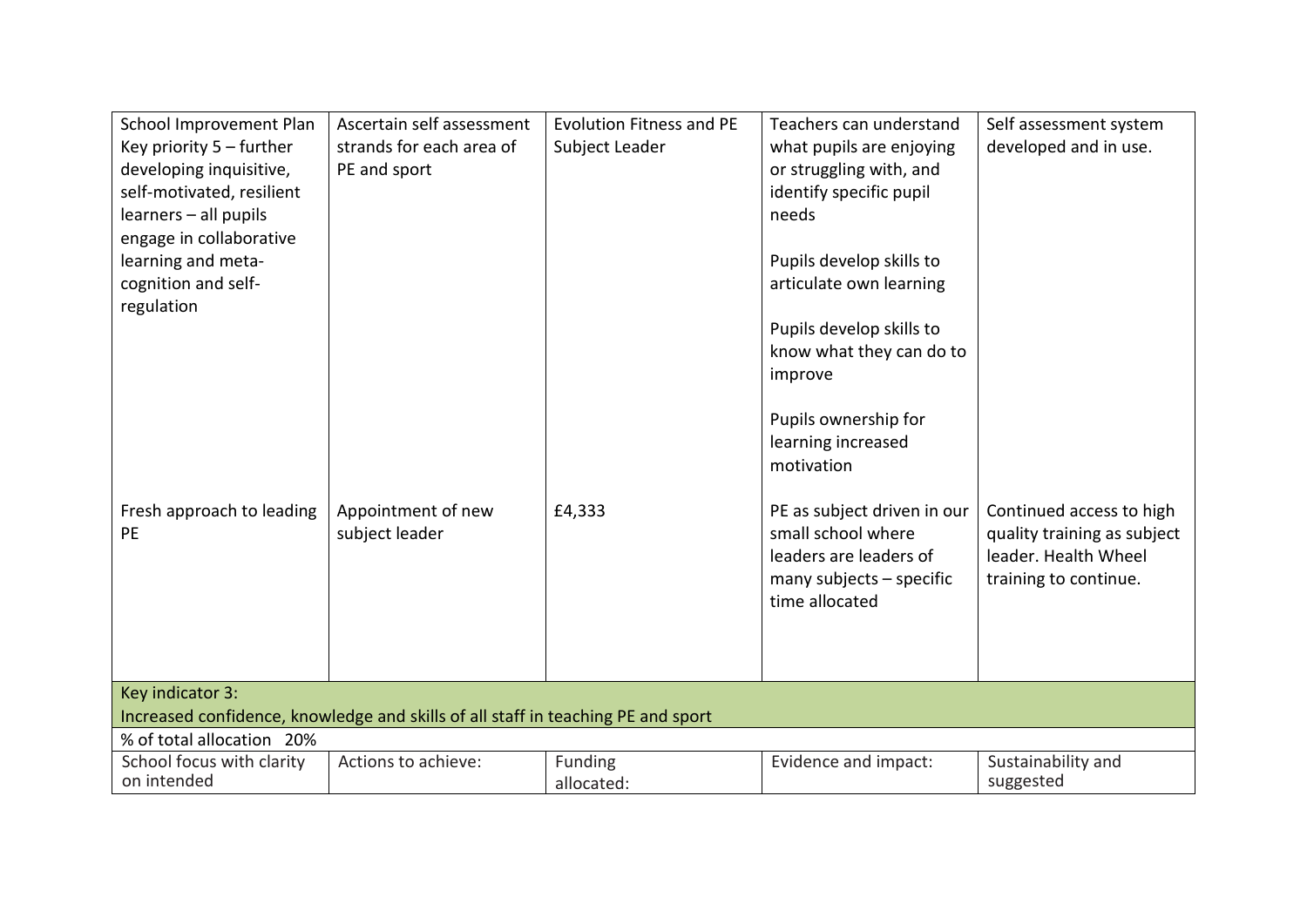| impact on pupils:                                                            |                             |            |                        | next steps:                |  |
|------------------------------------------------------------------------------|-----------------------------|------------|------------------------|----------------------------|--|
| Provide all staff with                                                       | <b>BW tennis training</b>   | £5,000     | Physical activity      | BW subject leader          |  |
| professional                                                                 | All staff archery training  |            | embedded across school | training feedback to all   |  |
| development, mentoring,                                                      |                             |            |                        | staff time allocated.      |  |
| training and resources to                                                    |                             |            |                        |                            |  |
| help them teach PE and                                                       |                             |            |                        |                            |  |
| sport more effectively                                                       |                             |            |                        |                            |  |
|                                                                              |                             |            |                        |                            |  |
| Hire qualified coaches to                                                    | Evolution Fitness in school | £4,500     |                        | Quality provision and      |  |
| work with teachers to                                                        | and after school sports     |            |                        | development of skills,     |  |
| enhance and extend                                                           | club                        |            |                        | staff confident to deliver |  |
| current opportunities                                                        |                             |            |                        | PE and use and further     |  |
|                                                                              | <b>BW to source Dance</b>   | £500       |                        | develop skills at break    |  |
|                                                                              | Teacher. All staff to use   |            |                        | times. Continue with       |  |
|                                                                              | Autumn 1 Val Savin Dance    |            |                        | sports coach 1 afternoon   |  |
|                                                                              | Scheme. Autumn 2 =          |            |                        | per week. Pupil            |  |
|                                                                              | <b>Christmas Production</b> |            |                        | understanding of impact    |  |
|                                                                              | Dances.                     |            |                        | on muscle and skeletal     |  |
|                                                                              |                             |            |                        | development to be built    |  |
|                                                                              | Hoola hooping workshop      | £250       |                        | in to teaching.            |  |
|                                                                              | staff and pupils            |            |                        |                            |  |
|                                                                              |                             |            |                        |                            |  |
|                                                                              |                             |            |                        |                            |  |
| Key indicator 4:                                                             |                             |            |                        |                            |  |
| Broader experience of a range of sports and activities offered to all pupils |                             |            |                        |                            |  |
| % of total allocation 7.5 %                                                  |                             |            |                        |                            |  |
| School focus with clarity                                                    | Actions to achieve:         | Funding    | Evidence and impact:   | Sustainability and         |  |
| on intended                                                                  |                             | allocated: |                        | suggested                  |  |
| impact on pupils:                                                            |                             |            |                        | next steps:                |  |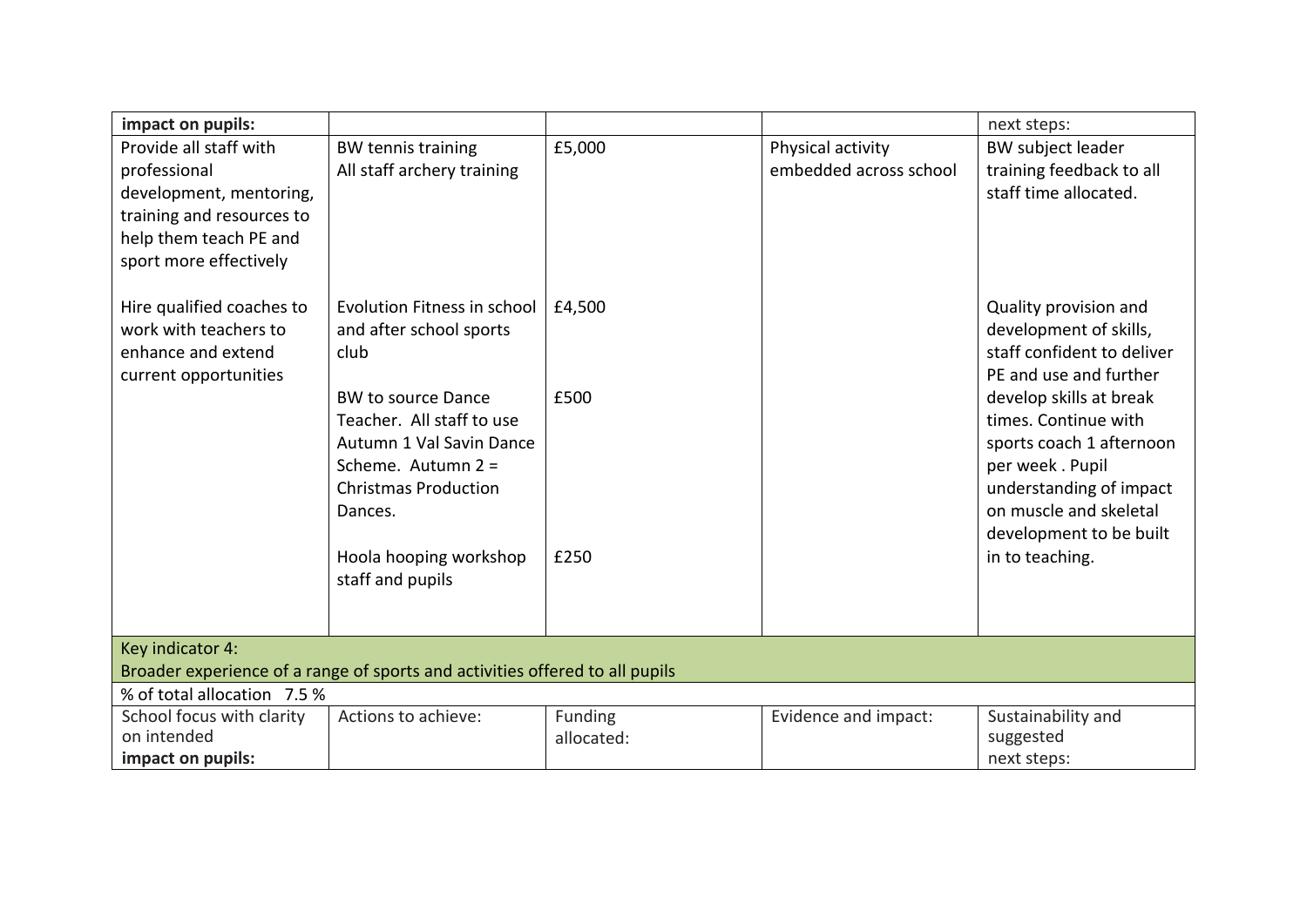| Engage in Harrogate<br>Sports Partnership<br>Partner with other<br>schools to run sports<br>competitions | Take part in competitions<br>and festivals in cluster<br>and local area                         | £3,000                |                                                                               | Continue $-$ gives access to<br>competitions as a small<br>school                                                                                                  |
|----------------------------------------------------------------------------------------------------------|-------------------------------------------------------------------------------------------------|-----------------------|-------------------------------------------------------------------------------|--------------------------------------------------------------------------------------------------------------------------------------------------------------------|
| Dave Burns I want to ride<br>my bike to teach cycling<br>to all pupils as they come<br>through school    | <b>Book Dave Burns</b><br>Assess cycling skills<br>Cycling proficiency for<br>Year <sub>6</sub> | £300<br>£750          | Pupils able to ride<br>correctly and safely and<br>look after their own bikes | Continue - Big success!<br>Continue working with<br>Dave Burns in Autumn<br>term to teach any new to<br>school cyclers.<br>Summer term cycling<br>proficiency 2020 |
| Increase access to<br>swimming lessons of<br>targeted pupils Y2 +                                        | Book swimming pool<br>Conduct assessment of<br>water safety skills                              | £400                  | All pupils able to swim<br>more than 25m at the end<br>of Year 6.             | Impact 100% can perform<br>safe self-rescue in<br>different water-based<br>situations Y6                                                                           |
| Key indicator 5:<br>Increased participation in competitive sport                                         |                                                                                                 |                       |                                                                               |                                                                                                                                                                    |
| % of total allocation 7.5 %                                                                              |                                                                                                 |                       |                                                                               |                                                                                                                                                                    |
| School focus with clarity<br>on intended<br>impact on pupils:                                            | Actions to achieve:                                                                             | Funding<br>allocated: | Evidence and impact:                                                          | Sustainability and<br>suggested<br>next steps:                                                                                                                     |
| Engage in Harrogate<br><b>Sports Partnership</b>                                                         | Take part in competitions<br>and festivals in cluster<br>and local area                         | £3,500                | Record events<br><b>Newby Hall Cross Country</b>                              | Continue to engage with<br><b>Harrogate Sports</b>                                                                                                                 |